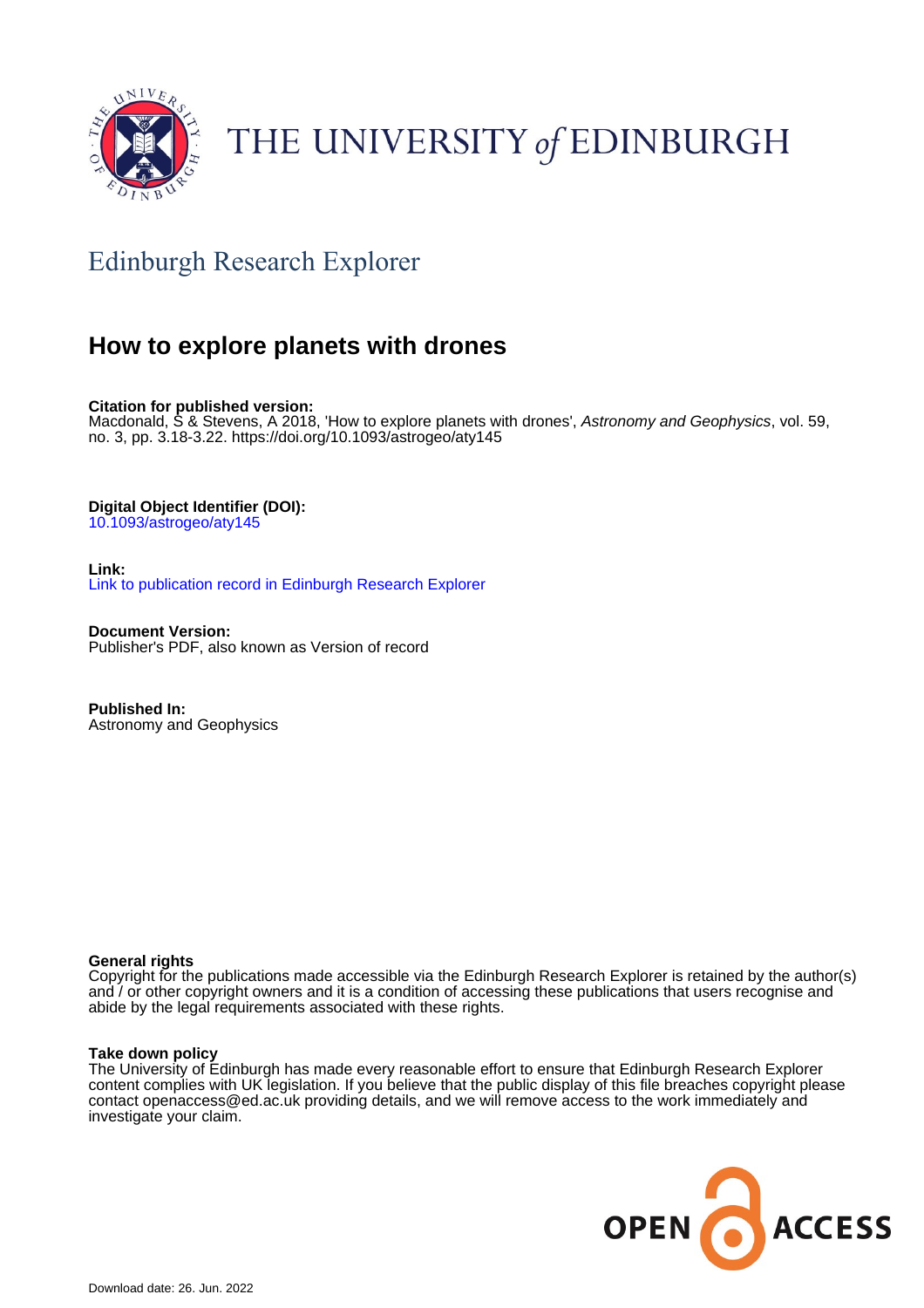# How to explore planets with drones

What could autonomous aircraft do for planetary exploration? **Sofie Macdonald** and **Adam Stevens** set out the potential and pitfalls of extraterrestrial drones.

**T**he technology used to explore planetary surfaces has progressed rapidly from wire-guided squat rovers the size of a toy – the Mars 3 Prop-M rover, landed by the Soviet Union in 1971 but not deployed – to nuclear-powered rovers the size of cars, armed with an array of cuttingedge instruments – NASA's Mars Science Laboratory, currently exploring Gale Crater. Now, research is being carried out to design aerial vehicles able to function in the alien environments of our solar system.

The Mars 2020 Rover may carry a scout helicopter (figure 4), while Dragonfly, a vertical-takeoff and landing (VTOL) vehicle designed to explore Saturn's moon Titan (Lorenz 2017), is one of two proposals in the final round of selection for NASA's New Frontiers programme (figure 1).

But why are drones so attractive for planetary exploration? To date, reconnaissance of planetary exploration sites has been achieved by orbital survey. An orbital platform can use cameras, altimeters and

 $\widetilde{\Phi}$ 8102-

Downloaded from https://academic.oup.com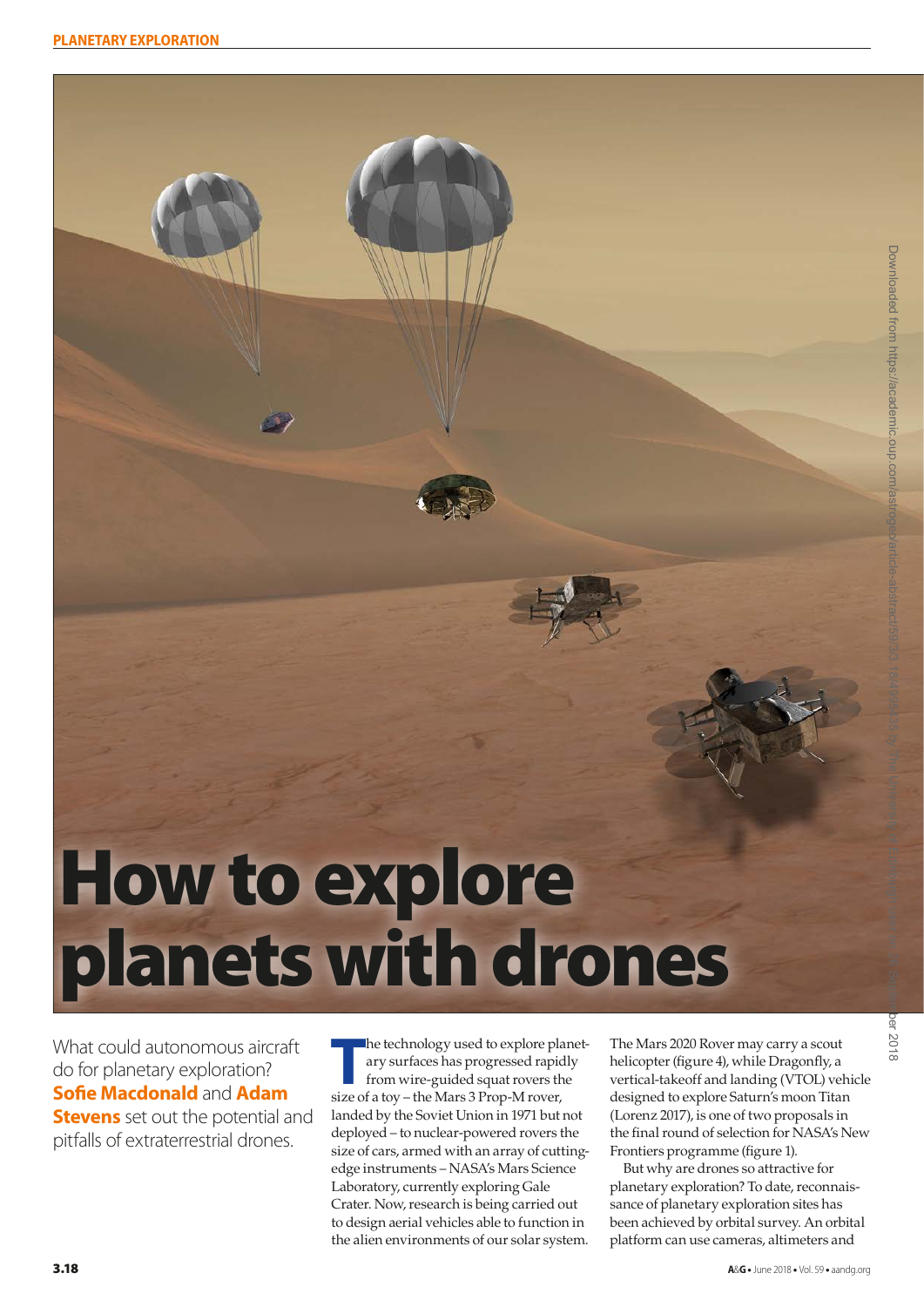

1 The Dragonfly rotorcraft arrives on the surface of Titan then takes off for the first time. In December 2017, Dragonfly was one of two mission proposals chosen by NASA to receive investment as part of its New Frontiers selection programme. The dense, calm atmosphere and low gravity make flying an ideal means to travel on Titan. In a single flight of up to an hour, Dragonfly could fly a few tens of km, further than any planetary rover has traveled, and could explore sites several hundred km away within the planned two-year mission duration. However, Dragonfly would spend most of the time on the surface making science measurements. Unable to use solar power under Titan's hazy atmosphere, Dragonfly would use a Multi-Mission Radioisotope Thermoelectric Generator (MMRTG) like the Curiosity rover on Mars. Flight, data transmission and most science operations would be planned during Titan's day (8 Earth days), with plenty of time during the Titan night to recharge.<http://dragonfly.jhuapl.edu>(Johns Hopkins APL/Steve Gribben)

spectrometers to map the terrain and features of wide regions of a planet. Some say that we have a better understanding of the surface of Mars than the Earth's ocean due to the incredible work of orbiters such as Viking, Mars Global Survey, Mars Express, Mars Odyssey and MRO and their suites of instruments looking across the electromagnetic spectrum. Cutting-edge technology has driven resolution to the point where the Hi-Rise instrument on the Mars Reconnaissance Orbiter can image features as

small as 25cm (McEwen *et al.* 2007). On the other hand, Mars rovers now carry incredibly high-resolution instruments that can produce highly detailed surveys of the area around them and use advanced autonomous navigation systems to avoid obstacles without intervention from Earth. Yet a rock 24cm across and invisible to an orbiter can cause a problem for a rover. Alternatively, it might be an ideal science target. The rover team won't know which until the rover travels close enough to find out, but rovers

travel so slowly that it took Opportunity rover 14 years to cover 45km. So much of planet Mars remains unexplored.

This is where drones or, more formally, unmanned aerial vehicles (UAVs), come in. UAVs can cover large areas relatively quickly and can collect samples from wider areas that would be impossible to reach with the limited mobility of rovers. Drone-based imaging systems would have greater resolution than orbiters and cover more ground than rovers, taking close-up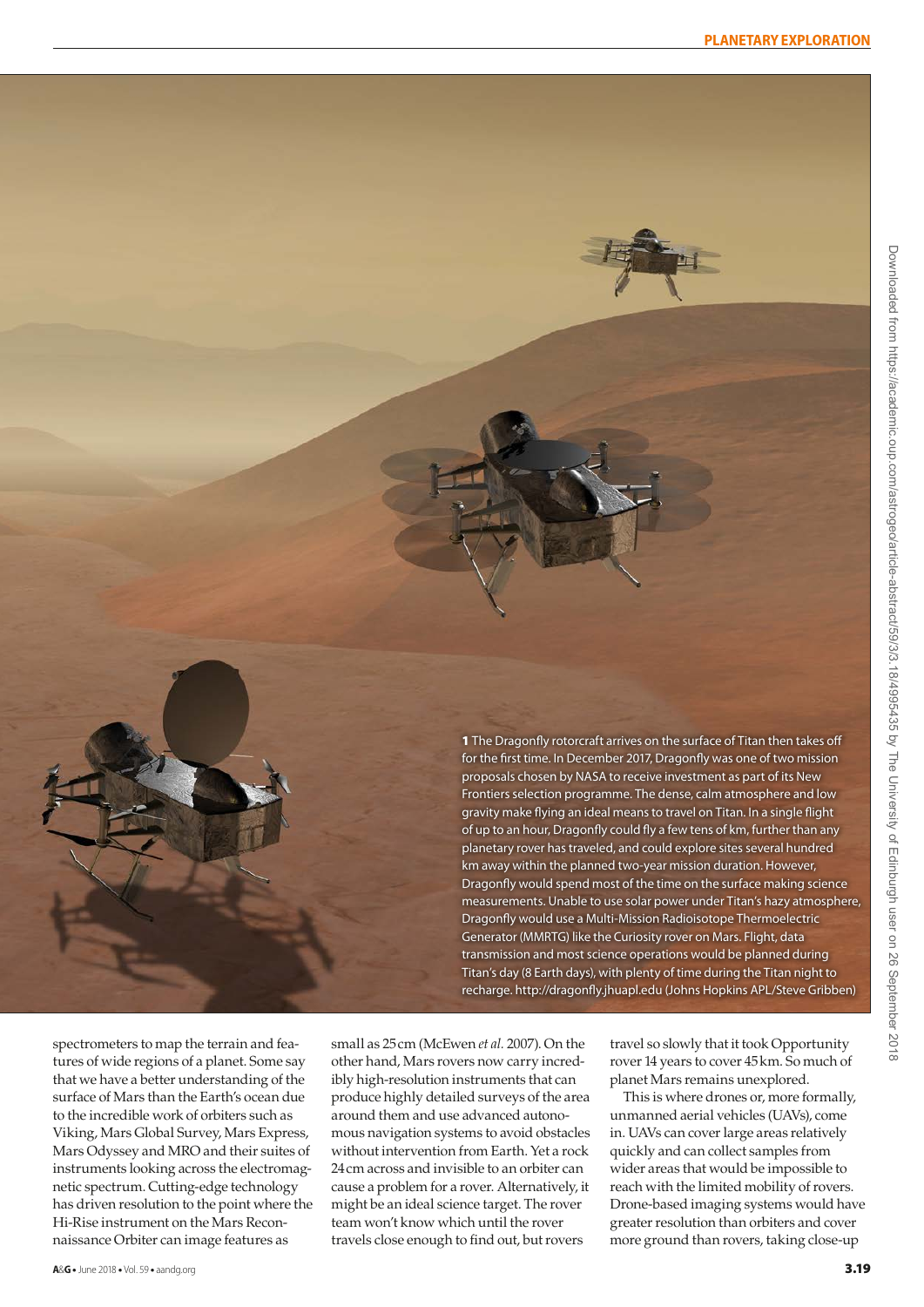images over wide distances. Their access to both the air and the ground makes it possible to sample a planet's atmosphere for analysis, while also scanning the surface composition, and do both at different places separated by greater distances than reachable by rover. UAVs are ideal to plug the gap between orbiters and rovers in our knowledge of other planets and could act in concert with another mission, as a scout for a rover in the Mars 2020 mission, for example, or as a standalone platform, as in the Dragonfly proposal.

The first, and so far only successful, planetary UAV mission was the Venus Vega balloons (figure 2). These two Soviet probes each carried a small balloon that was discharged into the atmosphere of Venus in 1985. Both balloons lasted only about two Earth days (Preston *et al.* 1986), providing data on wind speeds and the nature of atmospheric circulation at Venus. Since then, a wide range of aircraft have been proposed for incorporation into planetary missions. Proposals for Mars alone have included one-shot, disposable, drop from orbit, fixed-wing aircraft; trios of formationflying gliders; lighter-than-air balloons or

airships (Vargas *et al.* 1997); and several different VTOL rotorcraft (helicopters; Young *et al.* 2002). Similarly, a wide range of proposals have been made for missions to Venus

and Titan, and even for missions to the gas giants, but none has made it beyond the concept stage.

**"All vehicles would need to take off and land vertically, or stay aloft permanently"**

#### **Design**

While the utility of aerial vehicles for planetary exploration might go without saying, designing such an aircraft to work on a different planet poses significant challenges. The most obvious factor that must be considered is the atmosphere. Here at the surface of Earth our atmosphere has a density of around  $1.2\,\mathrm{kg\,m}^{-3}$  (varying with the weather), which imposes a pressure of roughly 101kPa and is defined as 1atmosphere (atm). This places a particular set of requirements on aircraft, which use wings, rotors or balloons to generate lift that can overcome gravity (see box "Aerofoils and balloons"). Many aircraft also use aerofoils for steering and propulsion.

However, 1atm is not a constant across the solar system, or even in our own atmosphere, which becomes less dense with altitude. To operate under different atmospheric conditions, aircraft must be designed with the appropriate conditions in mind. The amount of lift, *L*, generated by an aerofoil can be calculated by

 $L = 0.5 \rho v^2 S C_L$  (1) where ρ is the atmospheric density, *v* is the airspeed,  $S$  is the wing area and  $C<sub>L</sub>$  is the

lift coefficient, which varies depending on the angle of the aerofoil, the Mach number (a measure of the airspeed relative to the speed of sound) and the Reynolds number (a measure of turbulence) (Anderson 2007). Equation 1 provides a good rule of thumb for designing aircraft, though of course it doesn't incorporate all the subtleties of aeronautical engineering. If we keep all things the same, but reduce the atmospheric density by half, then an aerofoil generates roughly half as much lift. Double the airspeed – quadruple the lift (though drag must also be taken into account). Double the wing area – double the lift (though structural rigidity becomes a concern). Aerofoils are designed with a particular set of conditions in mind. When an aeroplane is taking off or landing, it is moving significantly slower and through atmosphere at higher density than it experiences at its cruising altitude, which is why you can see the wing changing shape if you peer out of the window at the beginning or end of your flight.

On other planets, the environment is even more different from on Earth than the change between the Earth's surface

a a al

and airline cruising altitude. At the surfaces of the three planetary bodies in the solar system with a substantial atmosphere, the atmosphere of Mars is approximately

100 times less dense (Leovy 2001), that of Titan approximately the same density as Earth (Mitchell & Lora 2016), and at Venus approximately 100 times more dense (Bullock & Grinspoon 1996). However, atmospheric density is not the only thing that changes – we must also take into account the gravitational attraction of the different bodies and balance this against any change in lift. Roughly speaking, Mars has a third of the gravity of Earth, Venus the same and Titan 10 times less. If we take this into account, an aircraft of similar design can carry around 30 times less mass on Mars, or would need to be 30 times more efficient or have a 30 times larger wingspan to carry the same mass; that design would carry 10 times more mass on Titan and 100 times more on Venus.

These factors provide a foundation for designing aircraft for use on other planetary bodies, but there are many others that must be considered. For example, given that there are currently no extraterrestrial runways, aircraft for all extraterrestrial bodies would need the ability to take off and land vertically, or to stay aloft permanently. Fixed-wing aircraft are not good at vertical take-off and landing, which means that proposals tend to be rotorcraft or hybrid vehicles with some fixed-wing and some vertical rotor elements. Using rotors



2 The Russian Vega balloon mission to Venus, on display at the Udvar-Hazy museum. (GA Landis)

for lift has the benefit of reducing the size of the vehicle, which cuts the need to "fold" any wings into a rocket aeroshell for transport from Earth; a possible disadvantage is that rotorcraft can carry less mass than a fixed-wing aircraft of the same size and require more power to stay aloft. Generally this means that potential aircraft for Mars would have severely limited payloads, but the high atmospheric density of Venus and low-gravity environment of Titan make them attractive targets for aerial vehicles.

#### **Control**

The intricacies of flight and the fast reaction times required to adapt to changing atmospheric conditions mean that aerial vehicles on other planets will need their own autonomous control systems. The vehicles will need to take off, navigate, take measurements and land with potentially pinpoint precision, all without direct control from Earth; communication delays make this impossible. While autonomous control systems are becoming commonplace here on Earth – you can buy drones boasting complex autonomous control on the high street – and rovers are incorporating more and more autonomous navigation (Bajracharya *et al.* 2008), flying around other planets presents a significantly bigger challenge. In particular, Mars, Venus and Titan all experience extensive storms that are considerably more unpredictable than those on Earth (Delitsky & Baines 2015, Schaller *et al.* 2009, Wang & Richardson 2015). Avoiding such storms would be imperative for any aerial vehicle.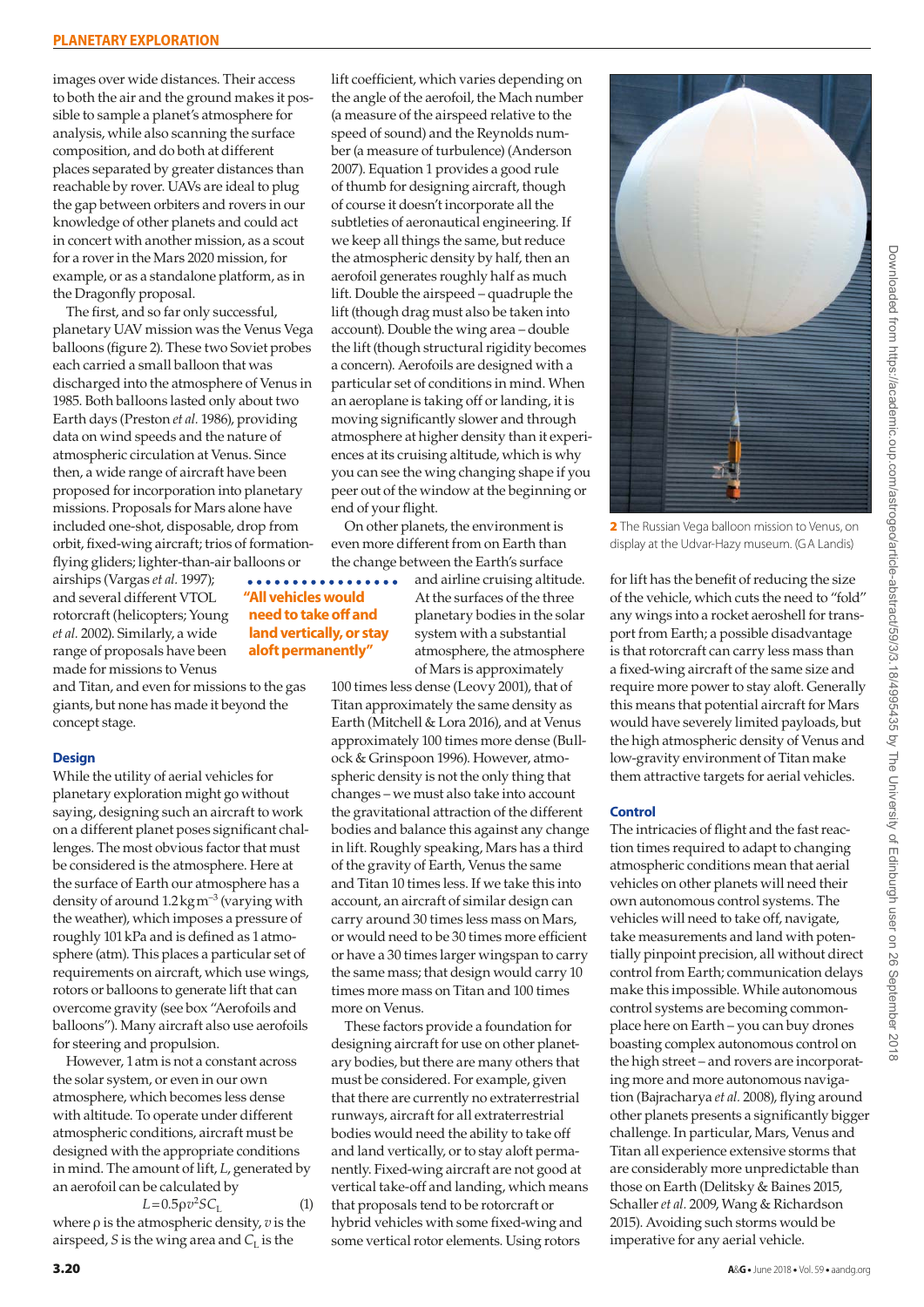### Aerofoils and balloons

A wing-shaped body (aerofoil) moving through a fluid generates an aerodynamic force perpendicular to its motion. In the case of a wing, this force acts as lift, allowing a vehicle to fly. The lift produced by an aerofoil is almost "free", requiring only that the aerofoil is moving fast enough to generate more lift than the weight of the vehicle.

Helicopter rotors work in the same principle, with a number of "wings" rotating around a central point to lift the vehicle or, when tilted or rotated in particular ways, to thrust the vehicle forwards or steer it in a particular direction. Aircraft propellers work in the same way, but are generally devoted to providing thrust. Wings and rotors are both energy-efficient methods of flight compared to a rocket

engine or similar, but rely on the atmosphere being dense enough to provide lift.

Balloons, on the other hand, provide lift using a compartment of gas that has a lower density than the atmosphere around it, making the entire vehicle buoyant. This can be achieved either by using a sealed container of gas with lower density than the atmosphere, such as hydrogen or helium, or by heating the ambient atmosphere inside a semi-closed container, such as in hot-air balloons. Montgolfière balloons, named for the inventor of the hot-air balloon, use passive solar heating, making them incredibly simple.

Nature and in various vehicles.

**Venus or Titan"**

 $\bullet\bullet\bullet\bullet\bullet$ 



#### **Materials**

Both Venus and Titan would also bring their own environmental challenges to the design of aircraft. Venus has a surface temperature of around 460°C, high-speed winds, lightning and rain of concentrated sulphuric acid. Move away from the surface, where the temperature is lower, and you would end up flying through those same sulphuric acid clouds that were  $\bullet\bullet\bullet\bullet$ 

raining on you lower down. Titan is almost the opposite in some ways and similar in others, with a frigid surface at –180°C, but also highspeed winds and potentially

hazardous substances raining from a cloud layer. In this case though, the clouds and rain are formed of liquid hydrocarbons.

Extremes of temperature are a problem for electronics, especially when tied to mass limits for launch from Earth. In a hot environment, the electronics must be cooled, adding mass to your system. In a cold environment, the electronics must be warmed, adding mass to your system. Aircraft designed for Venus or Titan will need dedicated and powerful temperature control systems, but must also be built from materials that are capable of withstanding super-high or super-low temperatures (Landis 2006). Temperature-resistant materials are no mystery to spacecraft engineers, but normally these materials are required to withstand rapid changes in temperature, such as experienced during launch. Both Venus and Titan have effective heat distribution in their atmospheres, so that

they maintain a fairly even temperature everywhere, but the stresses and strains associated with wings and rotors are unlike those faced by spacecraft outside an atmosphere: the materials must not be too brittle in the cold of Titan or too flexible in the heat of Venus, or the aerodynamic properties of the aircraft structure would be affected.

Aluminium and titanium are standard materials in the aerospace industry; they

might not be the best choices  $\overline{a}$ **"Solar power is not**  for the extremes of Venus **an option for aircraft**  or Titan. Other alloys often **under the thick haze of**  employed for high-temperature uses in aerospace are based on nickel and iron,

> but these may one day be replaced by molybdenum or tungsten. Molybdenum is often used as a coating on the outer parts of spacecraft to shield less heat-tolerant materials against the extremely high temperatures generated during re-entry through the atmosphere. It has one of the highest melting points of all elements while being significantly lower density than other high-melting point metals. In addition, its very low coefficient of thermal expansion, as well as its high thermal conductivity, make it well suited for use in very-hightemperature environments. Beryllium copper and similar alloys are of interest to the aerospace industry because they possess high strength and hardness, excellent wear and fatigue resistance, and good corrosion resistance, as well as good thermal and electrical conductivities.

Carbon fibre materials are used in aerospace because of their low density but high strength and stiffness. However, some of their properties make them unsuitable for aircraft to fly on Venus or Titan. In particular, the standard resins used to fix carbon fibre materials are not resistant to heat, acid or hydrocarbon solvents and can simply melt or dissolve, losing structural support for the fibres. In addition, carbon fibres can be extremely brittle at the low temperatures encountered on Titan. The high concentration of sulphuric acid present throughout the atmosphere of Venus is a problem for several materials; even pure aluminium, which is typically resistant to corrosion, undergoes fairly extreme chemical reactions after long periods in concentrated sulphuric acid.

All of this suggests that when designing aircraft for extraterrestrial exploration, we can't just fall back on standard aerospace techniques and materials but should instead design with care for the specific environment that we aim to explore. Venus and Titan present extreme environments that will be a challenge for any engineer to design for, whereas Mars is slightly more benign, although the low atmospheric density means aircraft designs will need to be very efficient in order to carry any kind of useful payload.

#### **Power**

Power is a major issue for aerial vehicles. Solar power is not an option for aircraft under the thick haze of Venus or Titan; they would have to rely on radioisotope thermal generators (RTGs, described by O'Brien *et al.* 2008). These are relatively heavy,